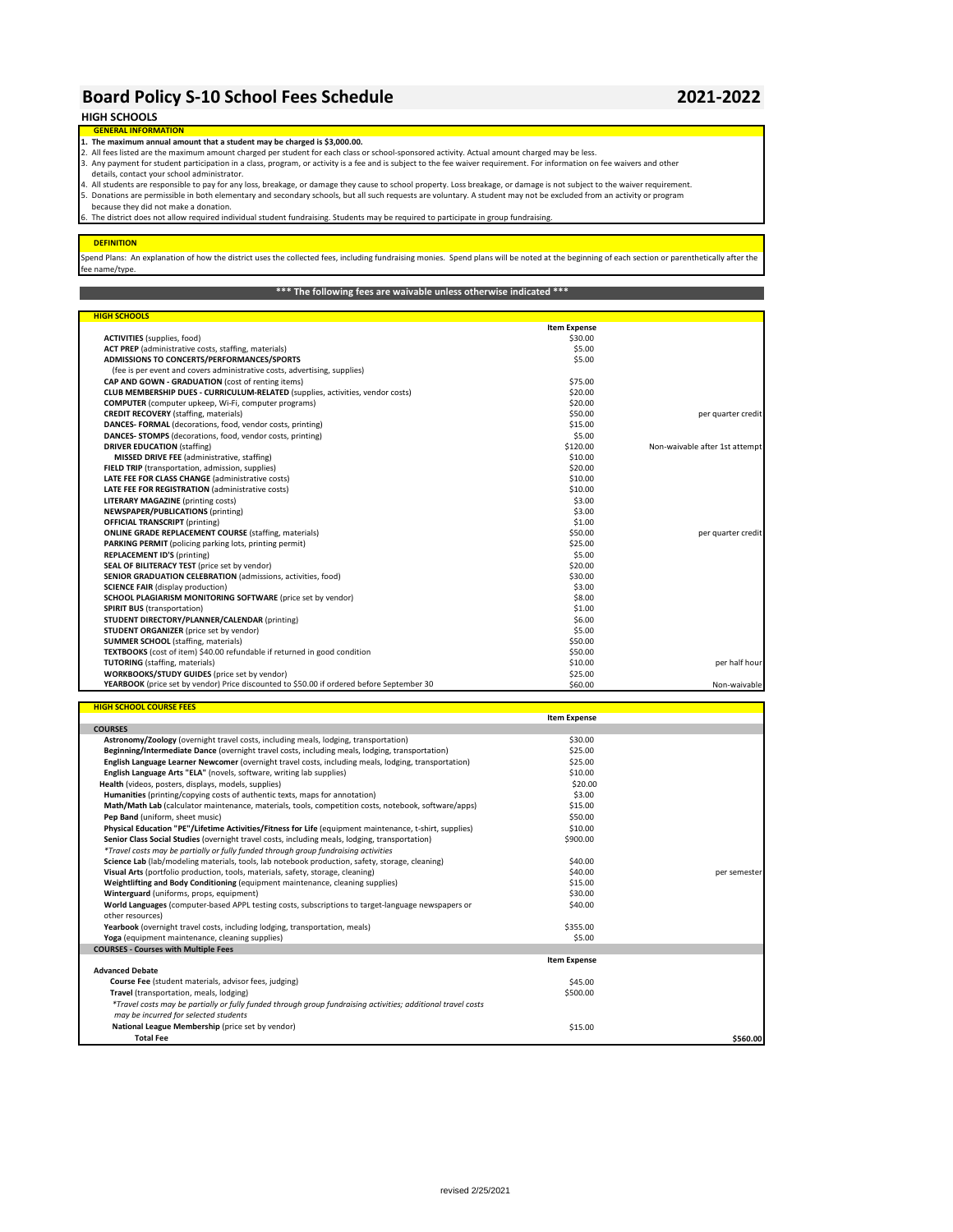## **Board Policy S-10 School Fees Schedule 2021-2022**

### **HIGH SCHOOLS**

| <b>COURSES - Courses with Multiple Fees continued</b>                                                                                                                                  |                     |                                    |
|----------------------------------------------------------------------------------------------------------------------------------------------------------------------------------------|---------------------|------------------------------------|
| Advance Placement - "AP"                                                                                                                                                               |                     |                                    |
| AP Lab (lab and modeling materials, tools, project materials, safety, storage, notebook production)                                                                                    | \$60.00             |                                    |
| AP Seminar (price set by vendor)                                                                                                                                                       | \$142.00            |                                    |
| AP Test (price set by vendor)                                                                                                                                                          | \$94.00             |                                    |
| Late Test Fee (charge set by vendor if student registers for test after November 15)                                                                                                   | \$40.00             |                                    |
| AP Environmental Science Overnight Trip (travel costs, including lodging, transportation, meals)                                                                                       | \$90.00             |                                    |
| Total Fee - varies based on courses selected and number of tests taken                                                                                                                 |                     | \$426.00                           |
| <b>Dance Company</b>                                                                                                                                                                   |                     |                                    |
| Beginning/Intermediate Course Fee (choreography, guest professionals, music royalties)                                                                                                 | \$25.00             |                                    |
| Dance Company (master classes, judges/adjudication, props, copyright, uniforms)                                                                                                        | \$235.00            |                                    |
| Travel (lodging, transportation, meals, concerts, instructors, clinics, activities)                                                                                                    | \$900.00            |                                    |
| *Travel costs may be partially or fully funded through group fundraising activities                                                                                                    |                     |                                    |
| <b>Total Fee</b>                                                                                                                                                                       |                     | \$1,160.00                         |
| Drama/Theater                                                                                                                                                                          |                     |                                    |
| Course Fee (scripts, choreography, copyright, printing, production costs, guest instructors, t-shirt)                                                                                  | \$35.00             | per course                         |
| Musical (royalties, licensing, copyright, production costs, t-shirts)                                                                                                                  | \$45.00             |                                    |
| Travel (transportation, meals, lodging, clinic costs, guest instructors)                                                                                                               | \$400.00            |                                    |
| *Travel costs may be partially or fully funded through group fundraising activities; additional travel costs                                                                           |                     |                                    |
| may be incurred for selected students                                                                                                                                                  |                     |                                    |
| <b>Total Fee</b>                                                                                                                                                                       |                     | \$480.00                           |
| <b>Instrumental Music</b>                                                                                                                                                              |                     |                                    |
| Class Fee (sheet music, transportation, clinicians, adjudicators, accompanists, production costs, t-shirts)                                                                            | \$50.00             |                                    |
| Instrument Rental (if needed, price set by vendor)                                                                                                                                     | \$30.00             | per semester or summer             |
| Officer Jacket (jacket)                                                                                                                                                                | \$60.00             |                                    |
| Travel (transportation, meals, lodging, concerts, clinics, activities)<br>*Travel costs may be partially or fully funded through group fundraising activities; additional travel costs | \$800.00            |                                    |
| may be incurred for selected students                                                                                                                                                  |                     |                                    |
| <b>Total Fee</b>                                                                                                                                                                       |                     | \$940.00                           |
| International Baccalaureate - "IB"                                                                                                                                                     |                     |                                    |
| IB Dance (master class instructor costs, event production costs, adjudication charges)                                                                                                 | \$235.00            |                                    |
| IB Labs - science, math, art, English (lab and modeling materials, tools, project materials, safety,                                                                                   | \$60.00             |                                    |
| storage, notebook production)                                                                                                                                                          |                     |                                    |
| IB Writing Camp (portfolio materials, transportation, meals, registration costs)                                                                                                       | \$40.00             |                                    |
| IB Test (price set by vendor)                                                                                                                                                          | \$119.00            |                                    |
| Total Fee - varies based on courses selected and number of tests taken                                                                                                                 |                     |                                    |
| Pep Club                                                                                                                                                                               |                     |                                    |
| Course Fee (decorations, printing costs, meals)                                                                                                                                        | \$50.00             |                                    |
| Uniform (shirt, skirt, shoes, pom poms, etc.)                                                                                                                                          | \$370.00            |                                    |
| <b>Total Fee</b>                                                                                                                                                                       |                     | \$420.00                           |
| Piano                                                                                                                                                                                  |                     |                                    |
| Course Fee (sheet music, notebook)                                                                                                                                                     | \$15.00             |                                    |
| Keyboard Rental (if needed, price set by vendor, or costs to district to purchase, repair, service/clean)                                                                              | \$30.00             | per semester or summer             |
| <b>Total Fee</b>                                                                                                                                                                       |                     | \$45.00                            |
| <b>ROTC</b>                                                                                                                                                                            |                     |                                    |
| Uniform (maintenance, cleaning)                                                                                                                                                        | \$10.00             |                                    |
| Travel (transportation, meals, lodging)                                                                                                                                                | \$900.00            |                                    |
| <b>Total Fee</b>                                                                                                                                                                       |                     | \$910.00                           |
| Student Government/Student Senate/Student Club Officer                                                                                                                                 |                     |                                    |
| Uniform (sweater)                                                                                                                                                                      | \$225.00            |                                    |
| Travel (lodging, transportation, meals)                                                                                                                                                | \$470.00            |                                    |
| *Travel costs may be partially or fully funded through group fundraising activities                                                                                                    |                     |                                    |
| <b>Total Fee</b>                                                                                                                                                                       |                     | \$695.00                           |
| <b>Vocal Music</b>                                                                                                                                                                     |                     |                                    |
| Class Fee (sheet music, accompanists, clinicians, adjudicators, royalties, copyright, production costs, t-shirt)                                                                       | \$50.00             |                                    |
| Uniform (selected group performance apparel)<br>Officer Jacket (jacket)                                                                                                                | \$125.00            |                                    |
| Travel (transportation, meals, lodging, activities, clinics, guest instructors, tour shirts)                                                                                           | \$60.00<br>\$800.00 |                                    |
| *Travel costs may be partially or fully funded through group fundraising activities; additional travel costs                                                                           |                     |                                    |
| may be incurred for selected students                                                                                                                                                  |                     |                                    |
|                                                                                                                                                                                        |                     |                                    |
|                                                                                                                                                                                        |                     |                                    |
| <b>Total Fee</b>                                                                                                                                                                       |                     | \$1,035.00                         |
| <b>CAREER AND TECHNICAL EDUCATION ("CTE")</b>                                                                                                                                          |                     |                                    |
| <b>CTE COURSES - General</b>                                                                                                                                                           | <b>Item Expense</b> |                                    |
| Course Fee (class supplies, equipment, project materials)                                                                                                                              | \$25.00             |                                    |
| <b>CTE COURSES - Courses with Additional Fees</b>                                                                                                                                      |                     |                                    |
| Automotive/Cabinet Making/Furniture Design/Small Engine/Woodworking                                                                                                                    |                     |                                    |
| Course Fee (class supplies, equipment, basic project materials)                                                                                                                        | \$25.00             |                                    |
| Optional Project (project materials) - students may choose to make a more advanced project than                                                                                        | variable            | Optional & Non-waivable            |
| what is part of the regular curriculum; in that case the cost of the materials will depend on the project                                                                              |                     |                                    |
| Total Fee - excluding cost of optional project materials                                                                                                                               |                     | \$25.00                            |
| <b>Barbering &amp; Nail Technician</b>                                                                                                                                                 |                     |                                    |
| Course Fee (class supplies, equipment, project materials)                                                                                                                              | \$25.00             |                                    |
| Barbering Kit (scissors, comb)                                                                                                                                                         | \$17.00             | Optional & Non-waivable            |
| Nail Technician Kit (nail file, toe separators, cuticle exfoliator, foot file, nail cleanser)<br><b>Total Fee</b>                                                                      | \$24.00             | Optional & Non-waivable<br>\$66.00 |